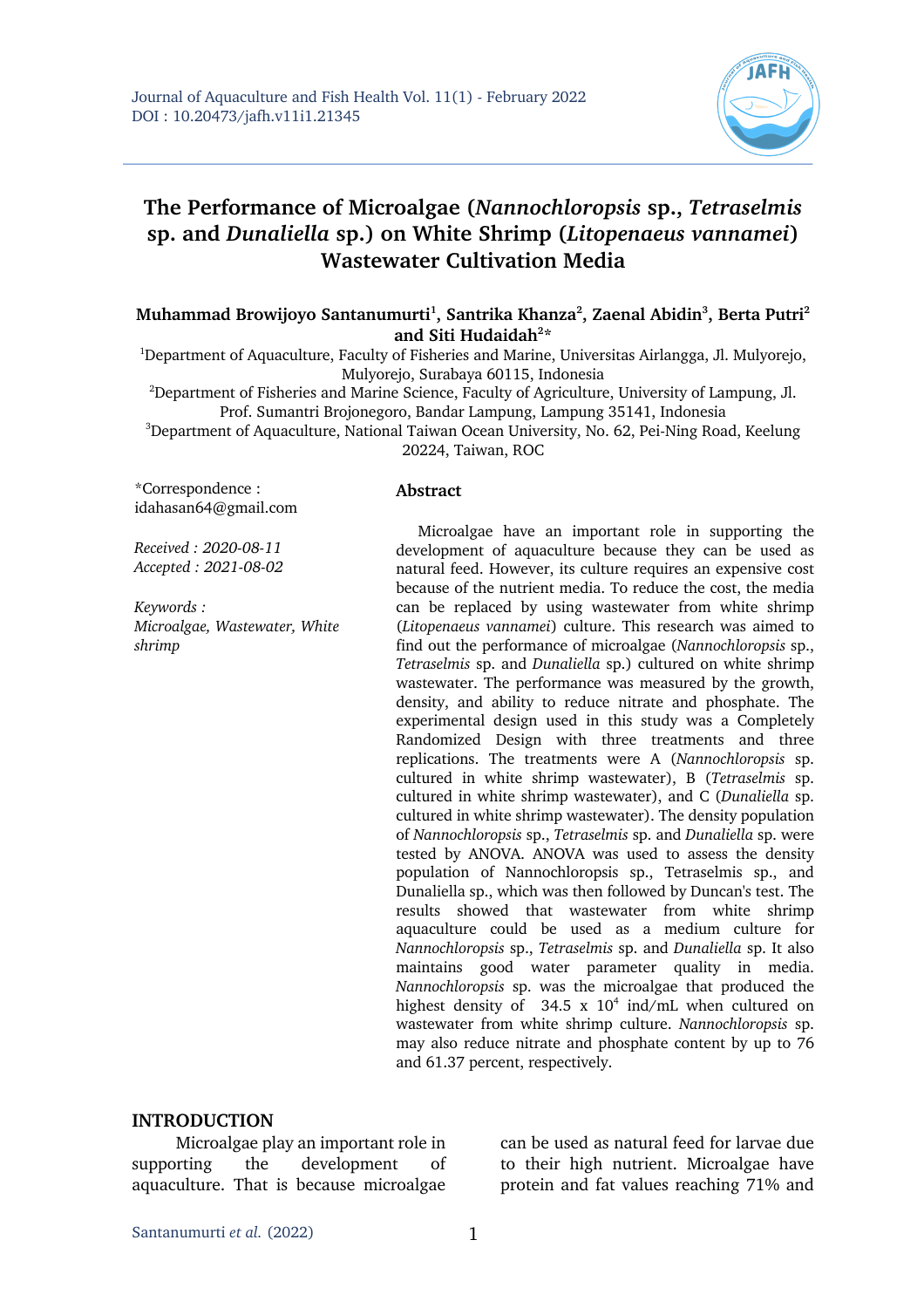77% (Barkia *et al*., 2019). Microalgae also contain bioactive compounds, minerals, vitamins, sterols, essential amino acids, as well as pigments (chlorophyll, carotenoids, and phycobiliprotein) (Yadav *et al*., 2020). In addition to the high nutritional, the use of microalgae as a feed meets the criteria, such as easy to obtain, economical value, and non-toxic (Daniel *et al*., 2016; Han *et al*., 2019). Therefore, much research and application are related to microalgae culture to support the development of aquaculture.

Microalgae culture is applied by using synthesis fertilizers such as Walne and Conway. Unfortunately, the use of such fertilizers requires quite high fees and limited availability (Indriana *et al*., 2020). Walne also contains boron which can cause the loss of pigment (Boroh *et al*., 2019). Therefore, there needs to be a culture media other than Walne and Conway as an alternative to reduce costs in the production of microalgae.

One alternative that can be done in microalgae culture activity is by using the wastewater white shrimp (*Litopenaeus vannamei*). In the cultivation of white shrimp, about 25-30% nitrogen and phosphorus in the feed is utilized by shrimp, and the rest is wasted in the water as organic material (Syah *et al*., 2014). Apart from the uneaten feed, organic material in shrimp ponds is also caused by feces that settles at the bottom (Manan *et al*., 2017). Such organic material rot will accumulate at the base of the water and affect the quality of the aquatic environment so that the water change is needed in the pond (Chen *et al*., 2018). The process of changing the water in the pond is done by disposal through the top of the pond, the result is also called the wastewater shrimp (Harianja *et al*., 2018). Water change activities in the pond impact the environment and ecosystem surrounding the form of organic material content, so that management is needed to keep the cultivation activities ongoing and sustainable (Saiya and Katoppo, 2015).

The utilization of wastewater from white shrimp culture that is rich in nutrients becomes one of the alternatives as a culture media of microalgae and wastewater management. Nitrates (N) and phosphate (P) are nutrients that are widely contained in the wastewater from white shrimp culture, where the production is influenced by the artificial feed given during culture activity (Agis and Wahyu, 2015).

The percentage of N and P released into the environment per ton of fish in the intensive aquaculture system ranged from 81.5% and 85.7% and which stored as biomass fish only ranged from 18.5% and 14.3% (Islam, 2005). Microalgae require nitrogen and phosphate to grow (Amini *et al*., 2019). Previous research has demonstrated the effect of wastewater on microalgae growth. Tangguda and Prasetia (2017) stated that the influence of wastewater from shrimp ponds produced cell density of *Chlorella* sp. as much as 86,750 cells/mL. Microalgae that grow in the wastewater of shrimp culture is not only increasing the biomass but also plays an important role in the decomposition of aquaculture waste thereby lowering the burden of contamination (Zheng *et al*., 2017). This study aimed to determine the performance of microalgae (*Nannochloropsis* sp., *Tetraselmis* sp. and *Dunaliella* sp.) on wastewater from white shrimp culture. The performance was not only about the microalgae density, but also the influence of microalgae on water quality parameters, especially nitrates and phosphate in the water.

# **METHODOLOGY**

# **Place and Time**

The study was conducted in April-May 2019 in Fisheries Laboratory, Department of Fisheries and Marine, Faculty of Agriculture, University of Lampung.

# **Research Materials**

*Nannochloropsis* sp. and *Tetraselmis*  sp., were obtained from the Balai Besar Perikanan Budidaya Laut (BBPBL)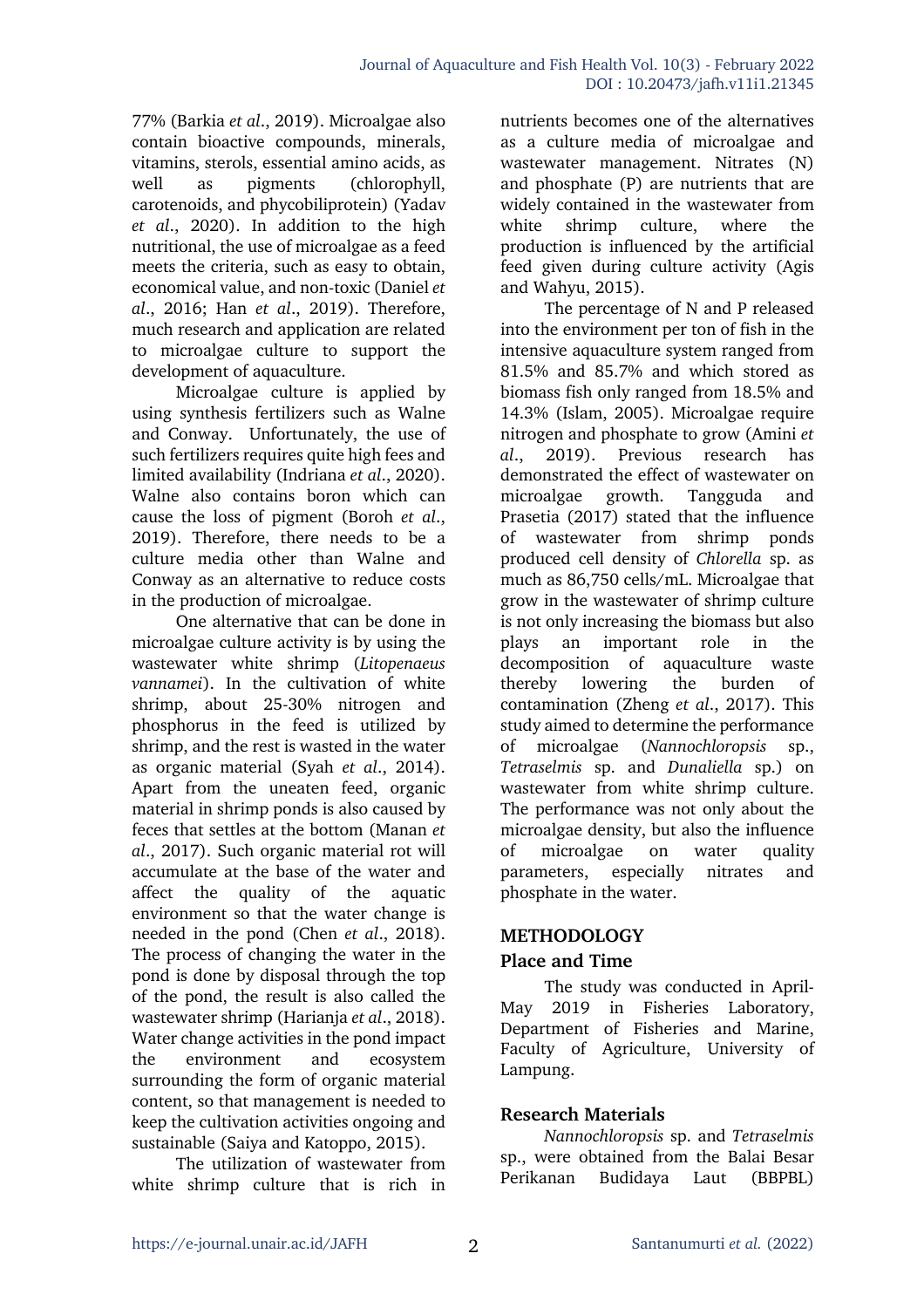Lampung while *Dunaliella* sp. was received from the Marine Fisheries Center or Balai Besar Perikanan Budidaya Air Payau (BBPBAP) Jepara. Wastewater in this study is used from the white shrimp pond in Lemong district, West Coast District, Lampung.

### **Research Design**

The experimental study used in this study was Complete Random Design. The treatment used in this study was treatment A (*Nannochloropsis* sp. cultured in white shrimp wastewater), B (*Tetraselmis* sp. cultured in white shrimp wastewater), and C (*Dunaliella* sp. cultured in white shrimp wastewater). The treatments in this study consisted of three replications.

# **Work Procedure**

#### **Microalgae Inoculant Preparation**

*Nannochloropsis* sp., *Tetraselmis* sp. and *Dunaliella* sp. Preparation was started by preparing a 3 L glass jar for each and filled with 2 L of seawater. The 2 mL of Conway fertilizer was added for *Nannochloropsis* sp. and *Tetraselmis* sp. while 2 mL of Walne was added for *Dunaliella* sp. The use of different nutrients was expected to get optimum results for algae culture. Then the 200-400 mL inoculant was added (10-20% of the volume of water) and added aeration, closed, and cultured for 5 days so that the microalgae were ready to be used.

#### **Media Preparation**

The media preparation was done according to the previous study (Utomo *et al*., 2005). Microalgae culture container with a volume of 500 mL filled with wastewater from white shrimp culture in Lemong district, West Coast District, Lampung that had been sterilized. Containers were installed with TL lamp 36 watts with an average intensity of 3500 lux, as a light source during microalgae culture. Culture media were aerated and added with *Nannochloropsis* sp., *Tetraselmis* sp. and *Dunaliella* sp. from the

inoculant preparation process with a density of  $10^4$  individual/mL.

#### **Microalgae Density Calculation**

The main parameter in the study was the population growth and density of microalgae (*Tetraselmis* sp., *Nannochloropsis* sp. and *Dunaliella* sp.). Density calculation was conducted by using a Neubauer Chamber. Calculation of microalgae density was carried out after 24 hours of initial dispersion every day for 15 days. The calculation was done three times in one day at 08.00 am by setting 1 mL of the sample on the part of the Neubauer Chamber to the full trench after it was observed under the binocular microscope with a magnification of 10x and calculated by the formula (Boroh *et al*., 2019):

- $k = n \times p \times 2500$
- Where:

 $k =$  cell density (individuals/mL)

 $n =$  total cell numbers

 $p =$  dilution level

2500 = counting chamber

# **Water Quality Measurement**

Measurement of nitrate levels was carried out using the method of testing nitrate levels in water using a brucine sulfate spectrophotometer (SNI 06-2480- 1991) (Nandiyanto and Haristiani, 2017). This method was used to determine the number of nitrate levels by brucine sulfate using a spectrophotometer at a wavelength of 410 nm. Nitrate analysis was performed at baseline and end throughout the study. Measurement of phosphate levels was carried out using the method of how to test for phosphate levels using a spectrophotometer using ascorbic acid (SNI 06-6989.31-2005) (Dewi *et al*., 2019).

This method was used to determine the number of phosphate levels by ascorbic acid by using a spectrophotometer at a wavelength of 880 nm. Phosphate and nitrate analyses were carried out at baseline and end during the study. Other water quality parameters observed were pH, salinity, temperature,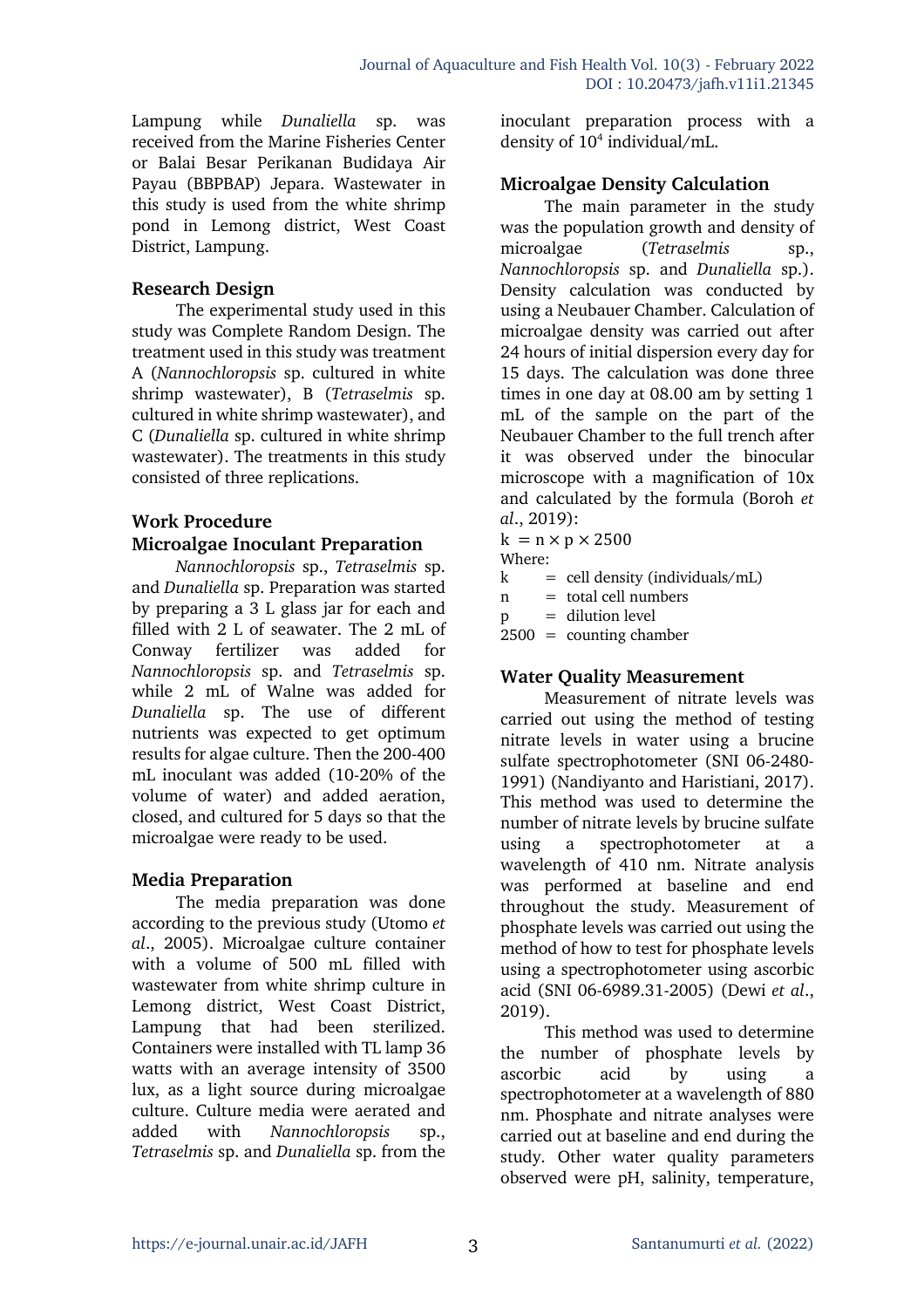and light intensity which were measured every 24 hours according to previous research (Sulistiowati *et al*., 2016).

#### **Data Analysis**

The peak density data of microalgae were tested for normality and homogeneity with a time of 1-day retrieval for 15 days. If the data was significant  $($ 0.05), ANOVA (Analysis of Variance) would be conducted at a 95% confidence level. Once the data was significant, it was followed by a double comparative test of Duncan (Dunn's Multiple Range Test) with a confidence rate of 95% to determine the

significant difference between treatments. Water quality data was analyzed descriptively and presented in a table form.

#### **RESULTS AND DISCUSSION Microalgae Performance**

Microalgae performance could be seen from the population growth and density value of each microalga (*Nannochloropsis* sp., *Tetraselmis* sp. and *Dunaliella* sp. using wastewater from white shrimp culture as a culture medium. The population growth value for 15 days showed in Figure 1.



Figure 1. Daily population growth of microalgae (*Nannochloropsis* sp., *Tetraselmis* sp. and *Dunaliella* sp.) during the 15 days of the study.

Population growth in treatment A underwent an adaptation phase on day 0 to day 4 with a density of  $15.23 \times 10^4$ ind/mL while the exponential phase occurred on day 5 to day 7 with a density of 34.5 x  $10^4$  ind/mL. The stationary phase occurred on the  $8<sup>th</sup>$  day with a density of  $26.06$  x  $10<sup>4</sup>$  ind/mL and the death phase decreased the growth rate of *Nannochloropsis* sp. on day 9 to day 15 with a density of 9 x  $10^4$  ind/mL.

The growth of the microalgae population in treatment B underwent an adaptation phase on day 0 to day 3 with a density of  $10.58 \times 10^4$  ind/mL. The exponential phase occurred from day 4 to day 7 at 24.01 x  $10^4$  ind/mL. Then the stationary phase occurred on the 8th day

of 21.96 x  $10^4$  ind/mL and the death phase occurred on the 11th day to the 15th day with a density of 8.33 x  $10^4$  ind/mL.

The growth of the microalgae population in treatment C underwent an adaptation phase on day 0 to day 2 with a density of  $6.48 \times 10^4$  ind/mL while the exponential phase occurred on day 3 to day 8 with a density of  $18.24 \times 10^4$ ind/mL. Then the stationary phase occurred on the 9th day at 17.6 x 104 ind/mL and the death phase occurred on the 10th to 15th day with a density of 2.21  $x$  10<sup>4</sup> ind/mL. The density of *Nannochloropsis* sp., *Tetraselmis* sp. and *Dunaliella* sp. at the peak phase was presented in Figure 2.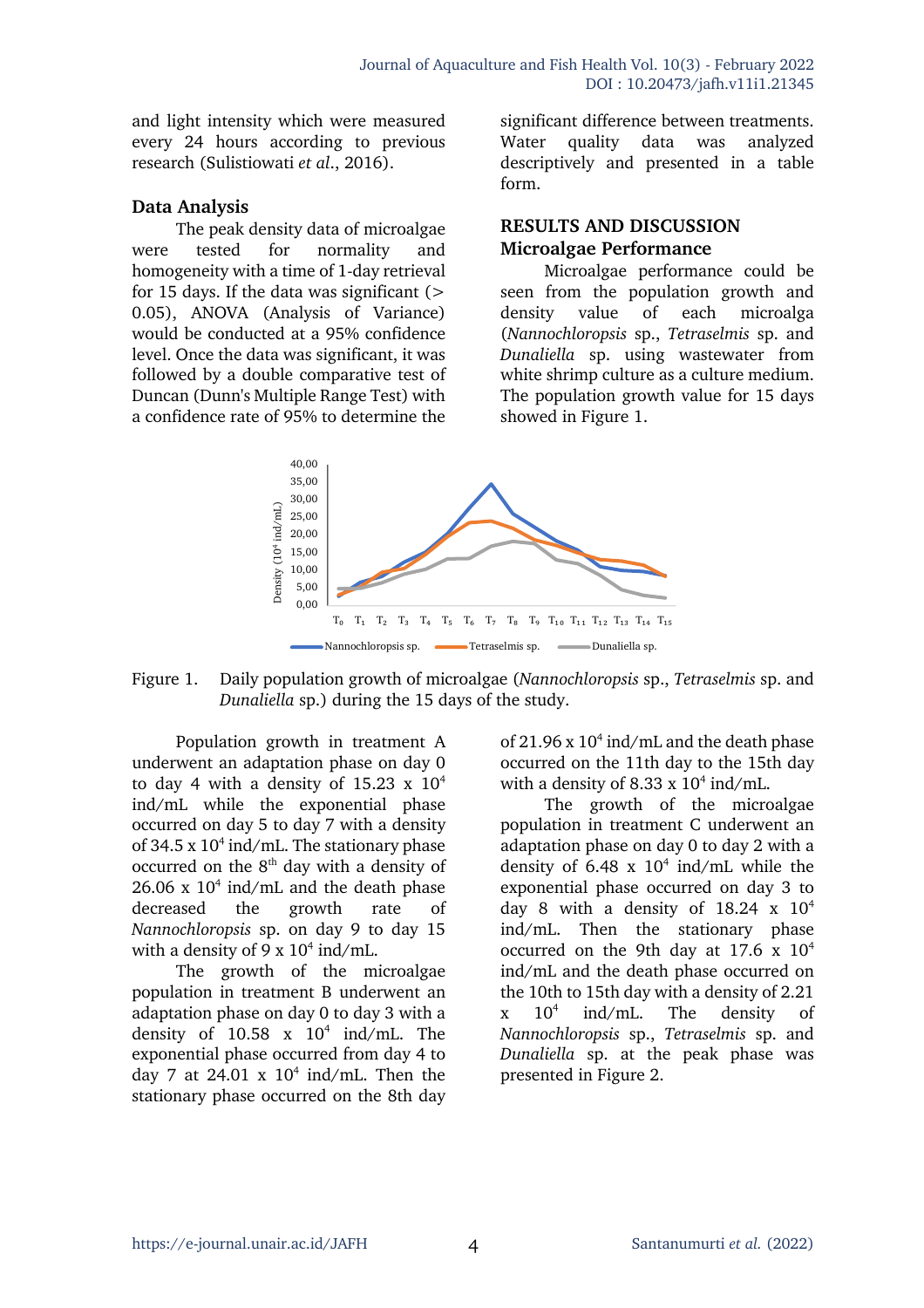

Figure 2. Population density of the microalgae at the peak phase. Different superscripts showed significant differences.

The population of *Nannochloropsis* sp. showed the highest density than others. The peak phase of its population generated a density of 34.5 x  $10^4$  ind/mL while on *Tetraselmis* sp. and *Dunaliella* sp. produced a density of  $24.01 \times 10^4$  ind/mL and  $18.24 \times 10^4$  ind/mL. The results of this research indicated that all microalgae could be cultured by using wastewater of white shrimp culture by research (Tangguda and Prasetia*,* 2017). This was because microalgae could absorb inorganic materials in wastewater aquaculture and used them to grow (Ansari *et al*., 2017)

Based on peak growth and density, *Nannochloropsis* sp. showed the best performance. According to Diharmi (2001), *Nannochloropsis* sp. was one of the most efficient algae in utilizing light and oxygen energy for the photosynthesis process, where the microalgae were able to breed using only sunlight, oxygen, and seawater. The cell size of microalgae also affected the absorption of nutrients that existed in the culture media. *Nannochloropsis* sp. had a diameter size of 2-4 μm, while *Tetraselmis* sp. was 7-12 μm and *Dunaliella* sp. was1-15 μm (Ben-Amotz *et al*., 2009).

A previous study indicated that larger size would compete intensely than smaller size (Ciotti *et al*., 2002). Each microalgae cell had a different nutrient

absorption force, depending on the functional group content of the cell wall and the ion exchange occurring on its cell surface. Also, the cell surface area of each microalgae type affected the absorption rate of nutrients (Fachrullah, 2011). *Nannochloropsis*'s cell wall contains algaenans which was expected to block enzyme access (Scholz *et al*., 2014). *Tetraselmis*' cell wall was known as theca which contained Kdo, 50MeKdo, DHA, galacturonic acid, galactose, gulose, and arabinose (Becker *et al*., 2002). *Dunaliella* was lack of cell wall due to inhibition of dichlobenil (Felix *et al*., 1988).

The lowest microalgae density occurred in the culture of *Dunaliella* sp. The smaller the size of the cell, the larger the surface area so that the nutrient entry into the cell tissue was faster (Musa *et al*., 2013). Therefore, the abundance of microalgae cells among the treatment of one of them depended on the ability of microalgae in absorbing nutrients contained in the maintenance media.

#### **Water Quality Parameter**

Nitrate and phosphate parameters were measured at the start and end of the study. The results of measurements of nitrate and phosphate levels were presented in Table 1.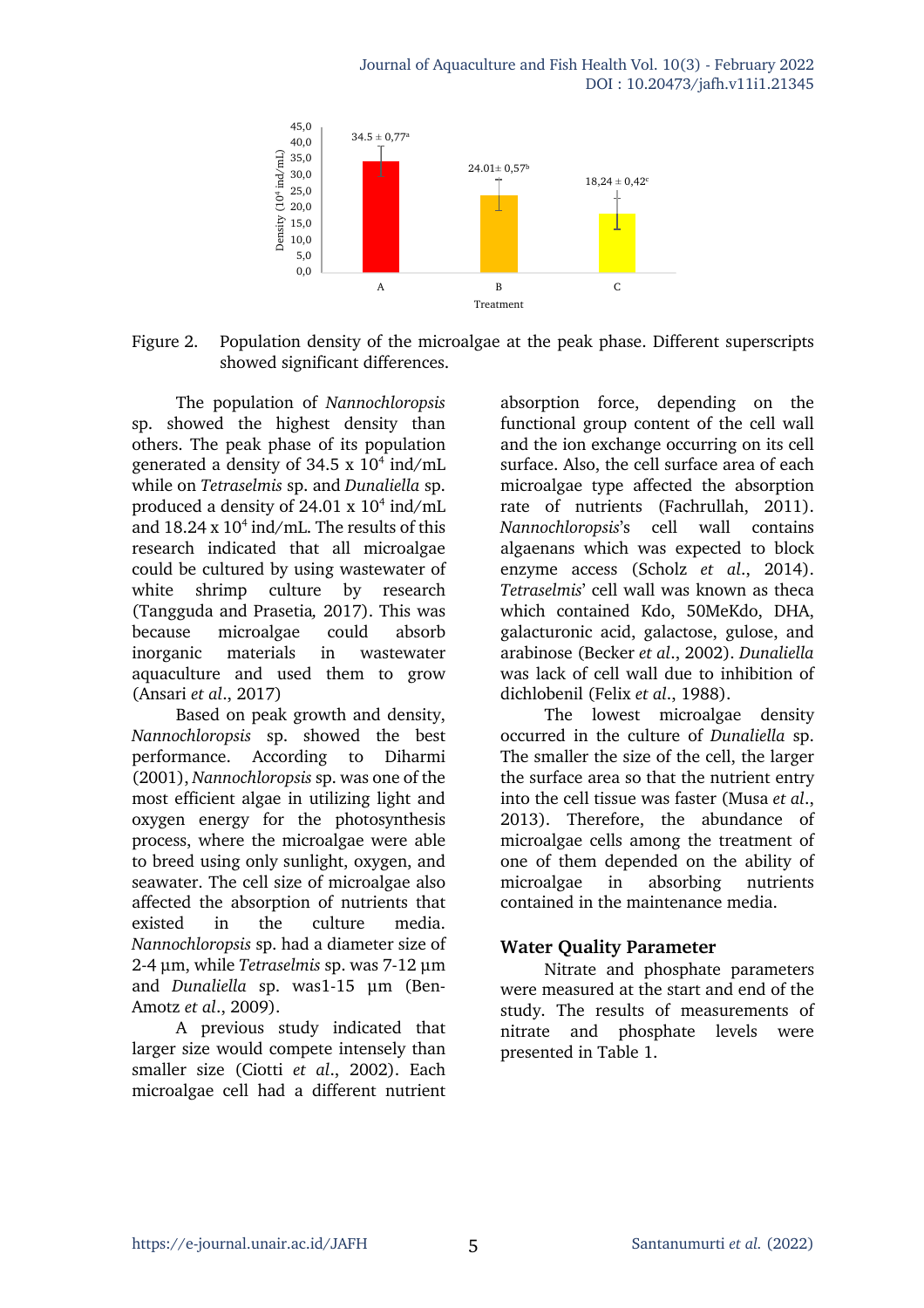| Treatment | Nitrate $(NO3)$<br>(mg/L) |       | Reduction | Phosphate<br>(PO <sub>4</sub> ) (mg/L) |       | Reduction | N: P    |       |
|-----------|---------------------------|-------|-----------|----------------------------------------|-------|-----------|---------|-------|
|           | Initial                   | Final | (%)       | Initial                                | Final | $(\% )$   | Initial | Final |
| A         | 5.59                      | 1.31  | 76,5      | 6.55                                   | 2.53  | 61.37     | 1:1.2   | 1:1.9 |
| B         | 5.19                      | 8.69  | $-67,4$   | 6.53                                   | 3.35  | 51.30     | 1:1.3   | 1:2.6 |
|           | 5.45                      | 2.54  | 53.40     | 6.52                                   | 3.07  | 48.77     | 1.19    | 1:1.2 |

Table 1. Nitrate and phosphate content during the study.

Total nitrate  $(NO<sub>3</sub>)$  results showed that treatment A decreased by 4.28 mg/L with a decreasing percentage of 76.56%. In treatment B, there was an increase of 3.5 mg/L with a percentage of an increase of 67.53% and in treatment C there was a decrease of 2.54 mg/L with a percentage of a decrease of 53.40%. The phosphate value  $(PO<sub>4</sub>)$  results showed that treatment A decreased by 4.02 mg/L with a decreasing percentage of 61.37%. In treatment, B decreased by 3.45 mg/L with a decreasing percentage of 51.30%, and in treatment C, decreased by 3.18 mg/L with a percentage decrease of 48.77%.

*Nannochloropsis* sp. and *Dunaliella* sp. could decrease nitrate levels at the end of the study. The reduction in nitrate levels was due to microalgae consuming N as its growth nutrient, where nitrate played a role in the process of forming amino acids, fats, and vegetative cells. Otherwise

*Tetraselmis* sp. increased the nitrate levels at the end of the study. It was occurred probably due to the *Tetraselmis* sp. could not utilize the nutrients contained in wastewater from white shrimp culture. According to the previous study (Hastuti, 2001), the higher the dose of waste content, the lower the effectiveness of nutrient utilization by microalgae. According to Han *et al.* (2019), another factor that caused a higher nitrate content was probably due to the high density of microalgae in treatment B so that at the end of the study the microalgae experienced death and then decomposed into nitrates.

The important factor that influenced the growth of microalgae during culture was water quality. The following results of water quality measurements during the study can be seen in Table 2.

|                          |           | Treatment |             |                                                     |  |
|--------------------------|-----------|-----------|-------------|-----------------------------------------------------|--|
| Parameter                |           | В         |             | Optimum                                             |  |
| Temperature (°C)         | 23-25     | $23 - 25$ | 23-25       | 23-25 <sup>(1)</sup> and 21-30 <sup>(2)</sup>       |  |
| pΗ                       | $8,5-8,9$ | 8,6-8,9   | $8,2 - 8,6$ | $8-9,5^{(3)}$                                       |  |
| Salinity (ppt)           | 25-30     | 25-32     | 25-35       | 25-35 $(3)$ and 20-35 $(4)$                         |  |
| Light intensity<br>(lux) | 2427-4240 | 2240-4503 | 2443-4190   | 1000-10000 <sup>(5)</sup> and 2000-<br>$8000^{(6)}$ |  |

Table 2. Water quality parameters during the study.

Source :1. Fachrullah (2011) (optimum temperature for *Nannochloropsis* sp. and *Tetraselmis* sp.) 2. Yudha (2008) (optimum temperature for *Dunaliella* sp.)

3. Barsanti and Gualtieri (2005)

4. Chen *et al.* (2011) (optimum salinity fro *Dunaliella* sp.)

5. Balai Budidaya Laut (2002) (optimum light intensity for *Nannochloropsis* sp. and *Tetraselmis* sp.)

6. Rostini (2007) (optimum light intensity for *Dunaliella* sp.)

The results of *Nannochloropsis* sp. during the study were  $23-25^{\circ}$ C, pH of 8.5-8.9, salinity ranging from 25-30 ppt, and light intensity of 2427-4240 lux. The results of *Tetraselmis* sp. during the study

were 23-25°C, pH of 8.6-8.9, salinity ranging from 25-32 ppt, and light intensity of 2240-4503 lux. The results of *Dunaliella*  sp. during the study were  $23-25^{\circ}$ C, pH of 8.2-8.6, salinity ranging from 25-35 ppt,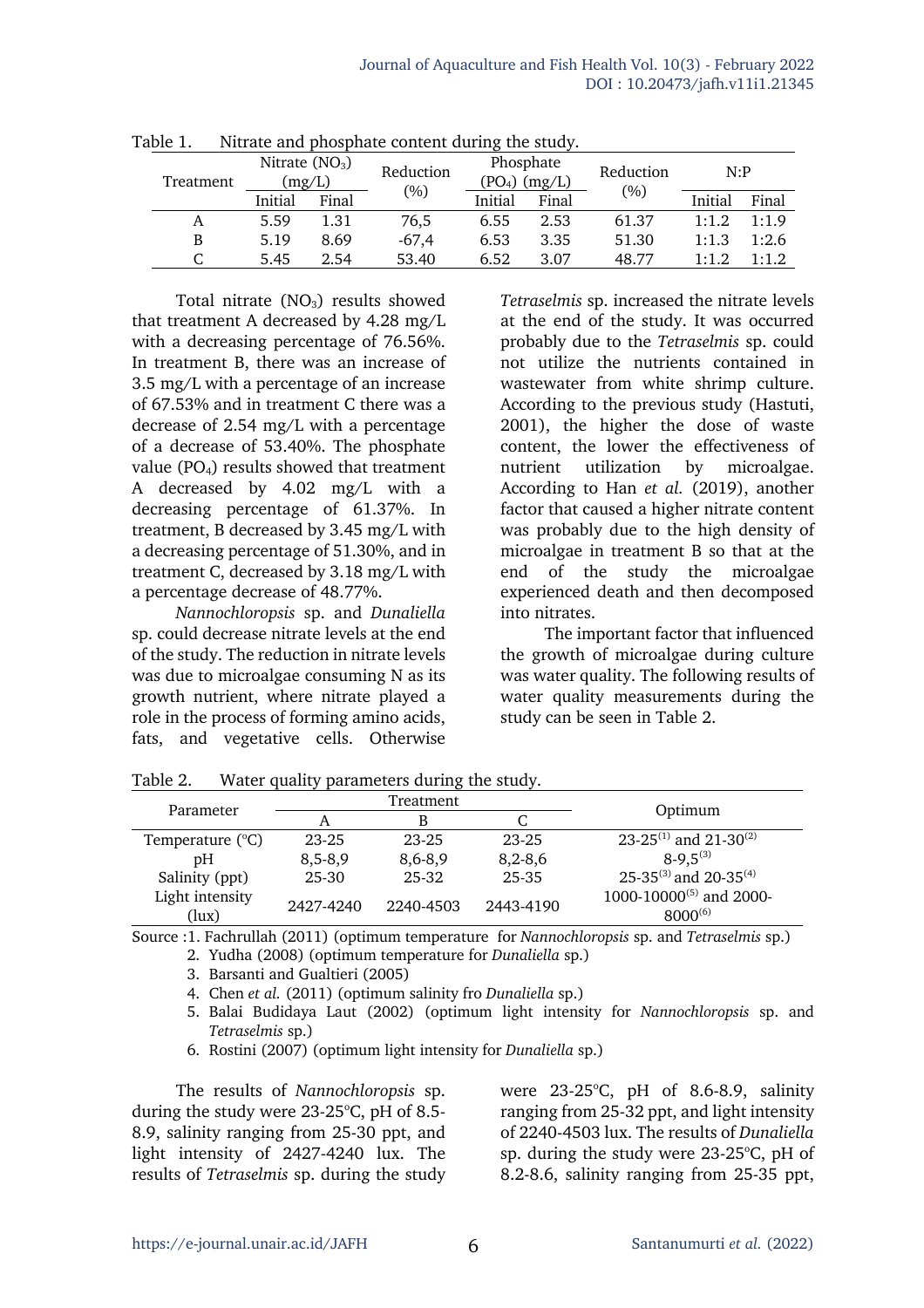and light intensity of 2443-4190 lux. These results indicated that all microalgae in this study could maintain water quality according to optimum standards.

#### C**ONCLUSION**

Wastewater from white shrimp aquaculture could be utilized as media culture for microalgae *Nannochloropsis* sp., *Tetraselmis* sp. and *Dunaliella* sp. *Nannochloropsis* sp. showed the best performance because it was able to produce the highest density and mostly reduce the content of nitrates and phosphate in the culture media.

#### **ACKNOWLEDGMENT**

We thank all parties who have aided in the completion of this study, especially Universitas Airlangga, Surabaya, and Universitas Lampung, Lampung. We also thank Santrika Khanza for her cooperation in completing this study.

#### **REFERENCES**

- Agis, R. and Wahyu, S., 2015. *Budidaya ikan kerapu macan*. WWF Indonesia.
- Amini, M., Khoei, Z.A. and Erfanifar, E., 2019. Nitrate  $(NO<sub>3</sub>−)$  and phosphate  $(PO<sub>4</sub>−)$  removal from aqueous solutions by microalgae *Dunaliella salina*. *Biocatalysis and Agricultural Biotechnology*, *19*, 101097. https://doi.org/10.1016/j. bcab.2019.101097
- Ansari, F.A., Singh, P., Guldhe, A. and Bux, F., 2017. Microalgal cultivation using aquaculture wastewater: integrated biomass generation and nutrient remediation. *Algal research*, *21*, pp.169-177. https://doi.org/10. 1016/j.algal.2016.11.015
- Balai Budidaya Laut, 2002. Budidaya fitoplankton dan zooplankton. Direktorat Jendral Perikanan. Departemen Kelautan dan Perikanan, *9*, pp.7-8.
- Barkia, I., Saari, N. and Manning, S.R., 2019. Microalgae for high-value products towards human health and nutrition. *Marine drugs*, *17*(5),

p.304. https://doi.org/10.3390/md 17050304

- Barsanti, L. and Gualtieri, P., 2005. *Algae: Anatomy, biochemistry, and biotechnology*. CRC Press. United States of America. p.301. https://do i.org/10.1201/9780203492598
- Becker, B., Melkonian, M. and Kamerling, J.P., 2002. The cell wall (theca) of *Tetraselmis striata* (*Chlorophyta*): macromolecular composition and structural elements of the complex polysaccharides. *Journal of phycology*, *34*(5), pp.779-787. https://doi.org/10.1046/j.1529-88 17.1998.340779.x
- Ben-Amotz, A., Polle, J.E.W. and Rao, D.V.S., 2009. *The alga Dunaliella: Biodiversity, physiology, genomics and biotechnology*. CRC Press, USA. pp.357-493.
- Boroh, R., Litaay, M., Umar, M.R., and Ambeng, A., 2019. Pertumbuhan *Chlorella* sp. pada beberapa kombinasi media kultur. *BIOMA: Jurnal Biologi Makassar*, *4*(2), pp.129-137. https://doi.org/10.209 56/bioma.v4i2.6759
- Chen, C.Y., Yeh, K.L., Aisyah, R., Lee, D.J. and Chang, J.S., 2011. Cultivation, photobioreactor design and harvesting of microalgae for biodiesel production: A critical review. *Bioresource technology*, *102*(1), pp.71-81. https://doi.org/1 0.1016/j.biortech.2010.06.159
- Chen, Z., Ge, H., Chang, Z., Song, X., Zhao, F. and Li, J., 2018. Nitrogen budget in recirculating aquaculture and water exchange systems for culturing *Litopenaeus vannamei*. *Journal of Ocean University of China*, *17*(4), pp.905-912. https://doi.org/ 10.1007/s11802-018-3584-9
- Ciotti, A.M., Lewis, M.R. and Cullen, J.J., 2002. Assessment of the relationships between dominant cell size in natural phytoplankton communities and the spectral shape of the absorption coefficient. *Limnology and Oceanography*, *47*(2),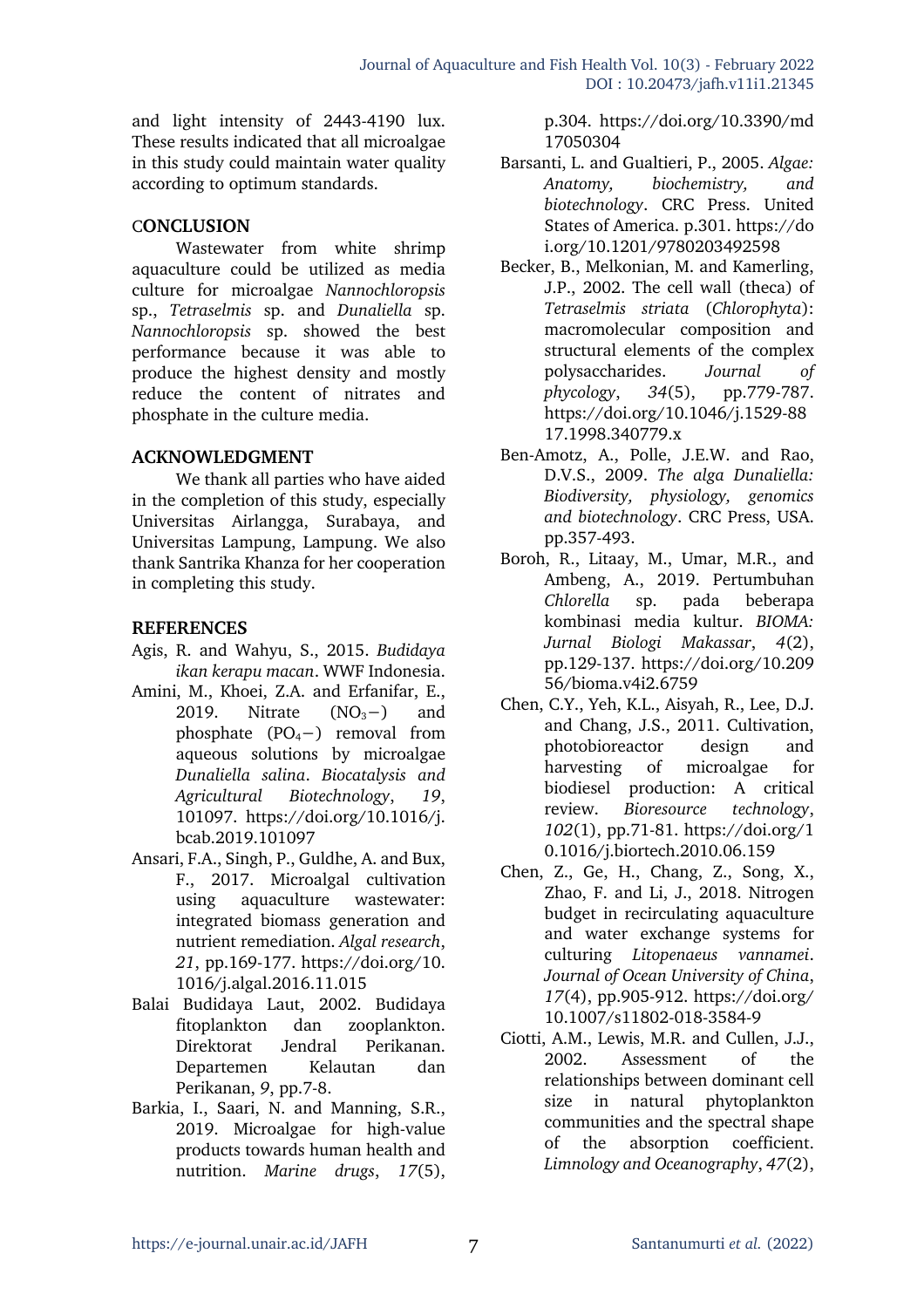pp.404-417. https://doi.org/10.431 9/lo.2002.47.2.0404

- Daniel, N., Sivaramakrishnan, T., Saravanan, K., Shalini, B., Arunjyoti, B., Sankar, R. and Dann Roy, S., 2016. A review on microalgae as potential fish feed ingredient. *Journal of the Andaman Science Association*, *21*(1), pp.140-144. https://www.researchgate.net/publ ication/311312413 A Review on Microalgae as Potential Fish Feed \_Ingredient
- Dewi, N.R., Hadisoebroto, R. and Fachrul, M.F., 2019. Removal of ammonia and phosphate parameters from greywater using *Vetiveria zizanioides* in subsurface-constructed wetland. *Journal of Physics: Conference Series, 1402*(3), 033012. https://doi.org/1 0.1088/1742-6596%2F1402%2F3 %2F033012
- Diharmi, A., 2001. *Pengaruh pencahayaan terhadap kandungan pigmen bioaktif mikroalga Spirulina platensis strain local (INK)*. Doctoral dissertation, Institut Pertanian Bogor, Bogor, p.78.
- Fachrullah, M.R., 2011. *Laju Pertumbuhan mikroalga penghasil biofuel Jenis Chlorella sp. dan Nannochloropsis sp. yang dikultivasi menggunakan air limbah hasil penambangan timah di Pulau Bangka.* Bachelor Thesis, Institut Pertanian Bogor, Bogor, p.102
- Felix, H.R., Chollet, R. and Harr, J., 1988. Use of the cell wall-less alga *Dunaliella bioculata* in herbicide screening tests. *Annals of applied biology*, *113*(1), pp. 55-60. https://d oi.org/10.1111/j.1744-7348.1988.t b03281.x
- Han, P., Lu, Q., Fan, L. and Zhou, W., 2019. A review on the use of microalgae for sustainable aquaculture. *Applied Sciences*, *9*(11), 2377. https://doi.org/10.3390/app 9112377
- Harianja, R.S.M., Anita, S. and Mubarak, 2018. Analisis beban pencemaran tambak udang di sekitar Sungai

Kembung Kecamatan Bantan Bengkalis. *Dinamika lingkungan Indonesia*, *5*(1), pp.12-19. http://dx .doi.org/10.31258/dli.5.1.p.12-19

- Indriana, N., Iba, W., Idris, M., Ruslaini, Abidin, L.O.B. and Aslan, L.O.M., 2020. Pengaruh kosentrasi pupuk organik cair lemna (*Lemna minor*) yang berbeda terhadap pertumbuhan mikroalga *Chlorella vulgaris*. *Media Akuatika*, *5*(1). http://dx.doi.org/10.33772/jma.v5 i1.11754
- Islam, M.S., 2005. Nitrogen and phosphorus budget in coastal and marine cage aquaculture and impacts of effluent loading on ecosystem: review and analysis towards model development. *Marine pollution bulletin*, *50*(1), pp.48-61. https://doi.org/10.1016/ j.marpolbul.2004.08.008
- Manan, H., Moh, J.H.Z., Kasan, N.A., Suratman, S. and Ikhwanuddin, M., 2017. Identification of biofloc microscopic composition as the natural bioremediation in zero water exchange of Pacific white shrimp, *Penaeus vannamei*, culture in closed hatchery system. *Applied Water Science*, *7*(5), pp.2437-2446. https://doi.org/10.1007/s13201-01 6-0421-4
- Musa, B., Raya, I. and Dali, S., 2013. *Pengaruh penambahan ion Cu2 + terhadap laju pertumbuhan fitoplankton Chlorella vulgaris*. Universitas Hasanuddin. Makassar, pp.1-9.
- Nandiyanto, A.B.D. and Haristiani, N., 2017 Design of simple water treatment system for cleaning dirty water in the rural area. *IOP Conference Series: Materials Science and Engineering, 180,* 012148. https://doi.org/10.1088/1757-899 X/180/1/012148
- Rostini, I., 2007. *Kultur fitoplankton (Chlorella sp. dan Tetraselmis chuii) pada skala laboratorium*. Universitas Padjajaran. Jatinagor. 33 p.